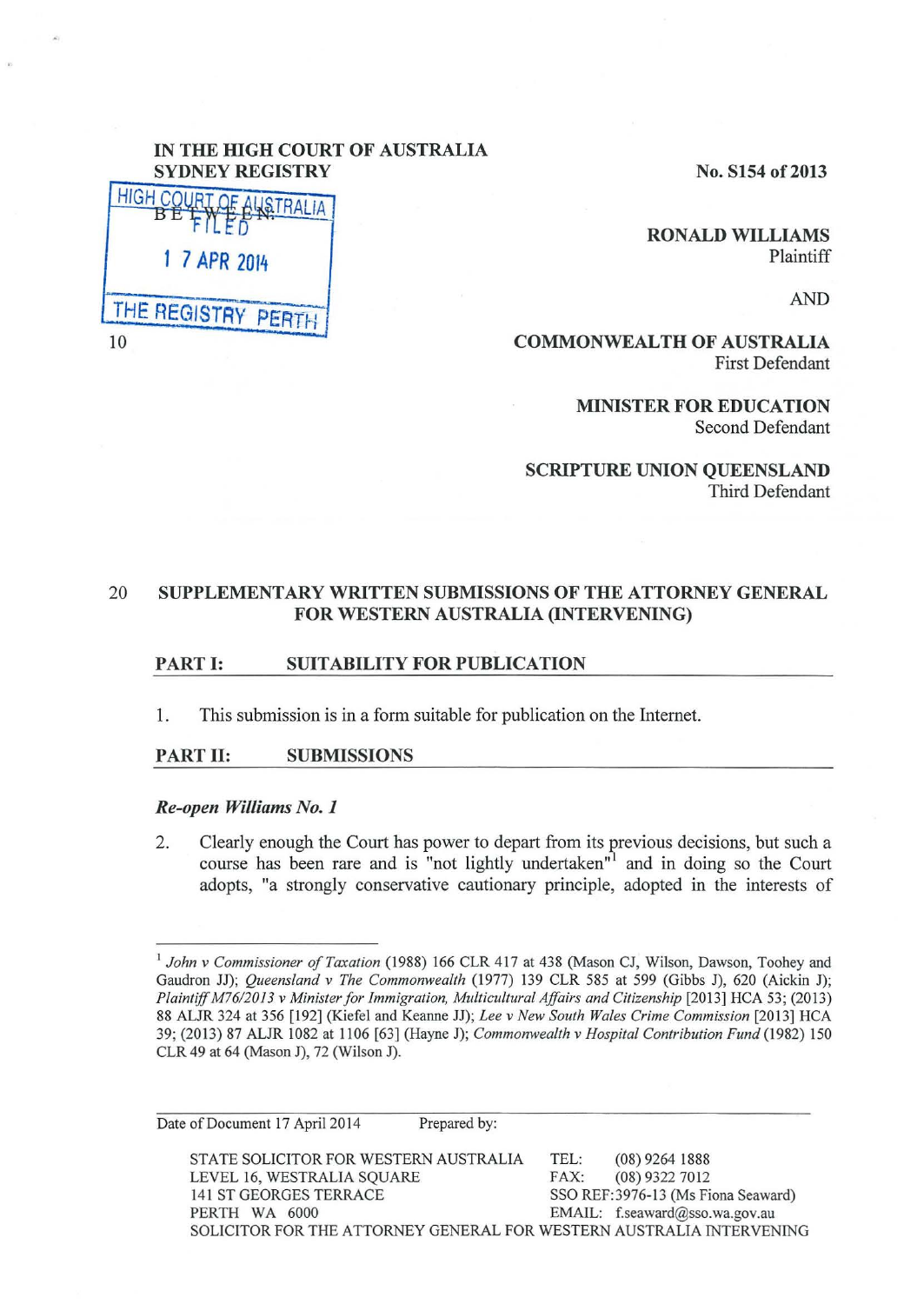continuity and consistency in the law, that such a course should not lightly be taken."<sup>2</sup>

- 3. The Court should not re-open *Williams No. I* 3 for the following reasons.
- 4. *First, Williams No. I* is a recent decision of the Court, which, as noted by Stephen J in *Queensland v The Commonwealth,<sup>4</sup>*is a factor which tends against reconsideration. Although two members of the Court who sat in *Williams No. I* have been replaced, "turnover" does not justify a review of an earlier decision.<sup>5</sup> Indeed, it would be quite wrong to countenance reconsideration for this reason alone. If it were sufficient then re-opening cases would simply be a matter of waiting or chance.
- 10 5. *Secondly,* the decision of the plurality in *Williams No. I* is not contrary to any earlier authority or any "definite stream of authority".<sup>6</sup> Whilst the reasoning of the plurality may differ in some respects, as noted by Brennan J in *John v Commissioner of Taxation*, <sup>7</sup> the fact that a majority decision is reached on differing grounds and over a cogent dissenting judgment does not diminish its authority or cogency.
	- 6. That *Williams No. I* does not address, to the satisfaction of the Commonwealth, the questions identified at  $[108]$  of the Commonwealth's submissions<sup>8</sup> matters not. Not disposing of an (unhelpful) argument put by a party is not a ground of appeal, let alone a basis to reopen.
	- 7. *Thirdly, Williams No. I* followed three days of oral submissions and the Commonwealth was given the liberty of filing supplementary written submissions. The decision followed a "very full examination of the issues", $9$  indeed, in contemporary terms, almost uniquely full.
		- 8. *Fourthly,* "inconvenience" is not a sufficient reason to overrule *Williams No. I,* <sup>10</sup> even if the Commonwealth (or anyone else) could be said to have suffered it. Inconvenience in this sense is an odd contention. Within 6 days of the judgment in *Williams No. 1* the Commonwealth had enacted legislation which it claimed at the time, and claims in this matter, deals with any problem emerging from the decision. There is nothing to suggest inconvenience during these 6 days, and if the contention is simply that *Williams No. I* gives rise to inconvenience to the Commonwealth, this is true of every matter in which the Court declares that the Commonwealth has exceeded its legislative or executive power. As the decision in *Ha v New South*   $Wales<sup>11</sup>$  illustrates, judicial statements of what the law is, different to that which might have been perceived, and which give rise to "most serious implications", are not avoided simply because of these implications.

30

20

<sup>&</sup>lt;sup>2</sup> Wurridjal v The Commonwealth [2009] HCA 2; (2009) 237 CLR 309 at 352 [70] (French CJ).<br><sup>3</sup> Williams v Commonwealth [2012] HCA 23; (2012) 248 CLR 156.<br><sup>4</sup> Queensland v The Commonwealth (1977) 139 CLR 585 at 603 (Stephe

*<sup>(</sup>NSW) v The Perpetual Trustee CoLtd(1952)* 85 CLR 237 at 244 (Dixon J).

*<sup>5</sup> Queensland v The Commonwealth* (1977) 139 CLR 585 at 600 (Gibbs J); *Lee v New South Wales Crime Commission* [2013] HCA 39; (2013) 87 ALJR 1082 at 1107 [70] (Hayne J).<br><sup>6</sup> Queensland v The Commonwealth (1977) 139 CLR 585 at 630 (Aickin J).<br><sup>7</sup> John v Commissioner of Taxation (1988) 166 CLR 417 at 451 (Brennan J).

<sup>&</sup>lt;sup>8</sup> See also Commonwealth Submissions [110].

<sup>&</sup>lt;sup>9</sup> Attorney-General (NSW) v The Perpetual Trustee Co Ltd (1952) 85 CLR 237 at 244 (Dixon J).<br><sup>10</sup> Commonwealth Submissions [109].

<sup>&</sup>lt;sup>11</sup> Ha v New South Wales (1997) 189 CLR 465, see in particular at 503 (Brennan CJ, McHugh, Gummow and Kirby JJ).